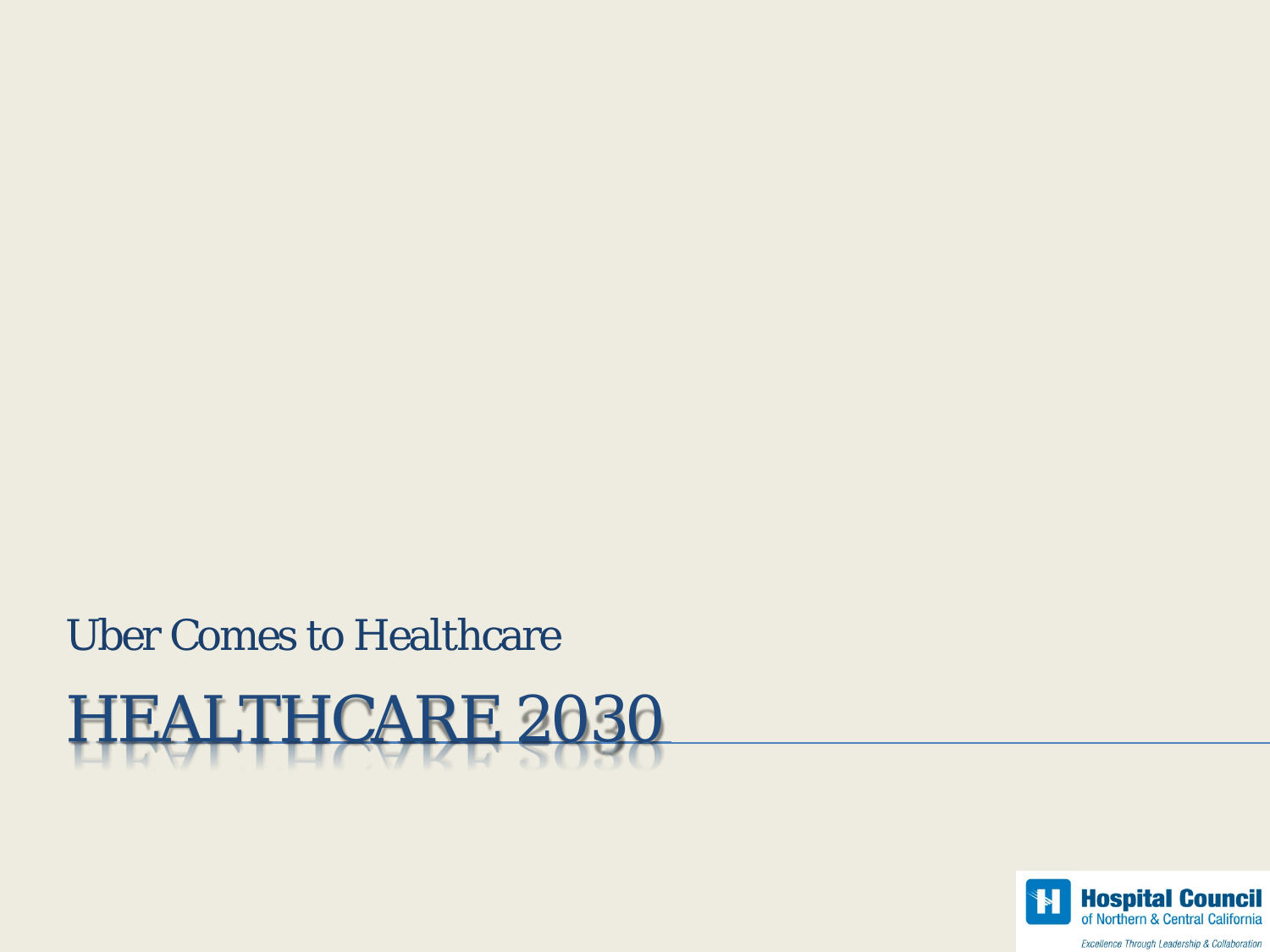### THE ENERGY STORY

- Distributed solutions (solar & wind) represent small percentage (1%) of total energy production today.
- **\* Projected to grow to 20-30% by 2030.**
- Saddling utility companies with large "stranded costs" burden for grid development and maintenance and operations.
- Now starting to offset with increased hook-up and admin charges for those with distributed solutions (PGE)

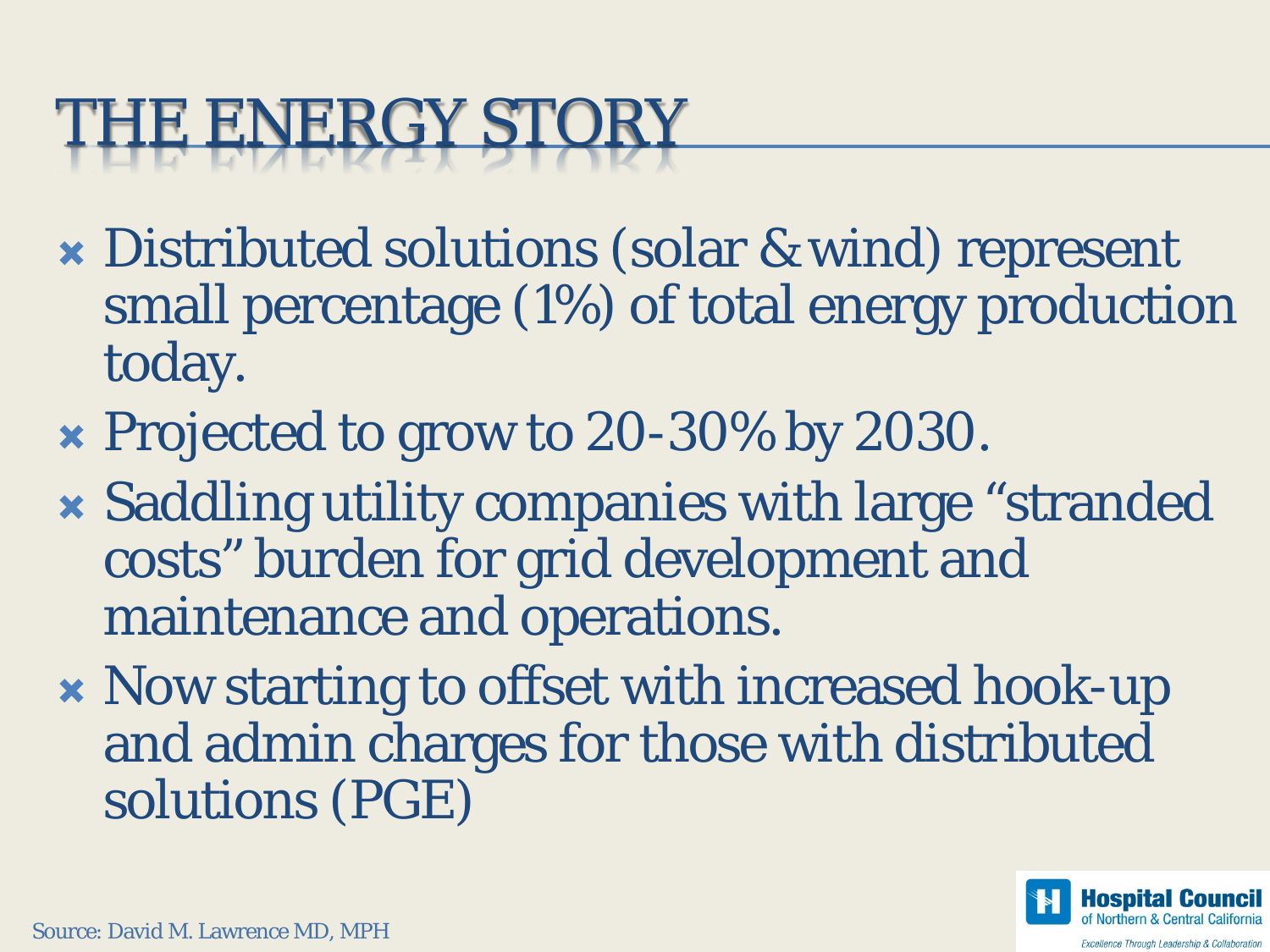

Source: David M. Lawrence MD, MPH

Excellence Through Leadership & Collaboration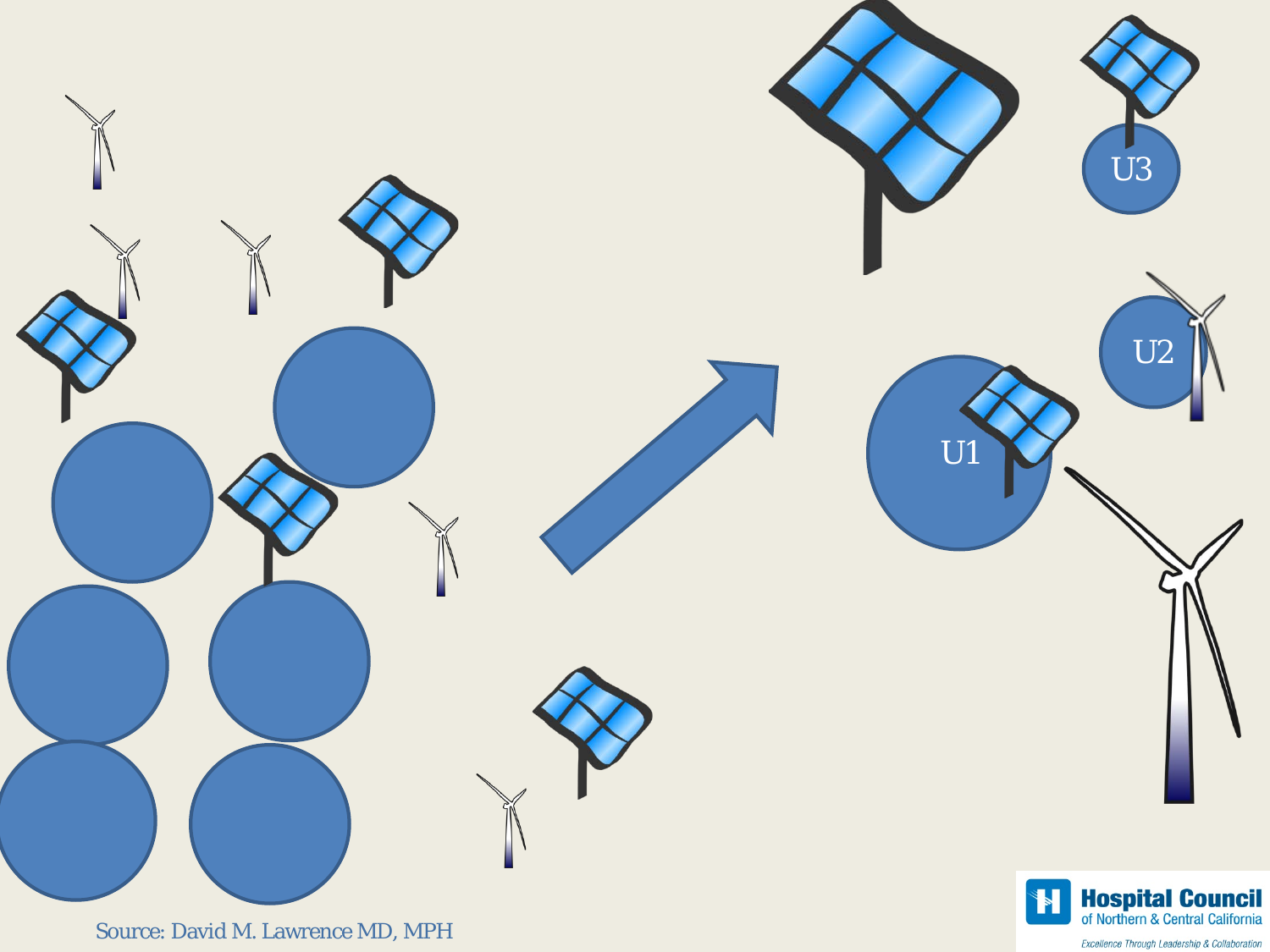### THE TELEPHONE STORY

- Traditional players with investment in landline technologies
- Disrupted by new technology . . . "distributed" wireless solutions
- Land-line companies have been replaced by or have become mobile companies with small land-line operations
- **\*** In developing economies, leapfrogged entirely

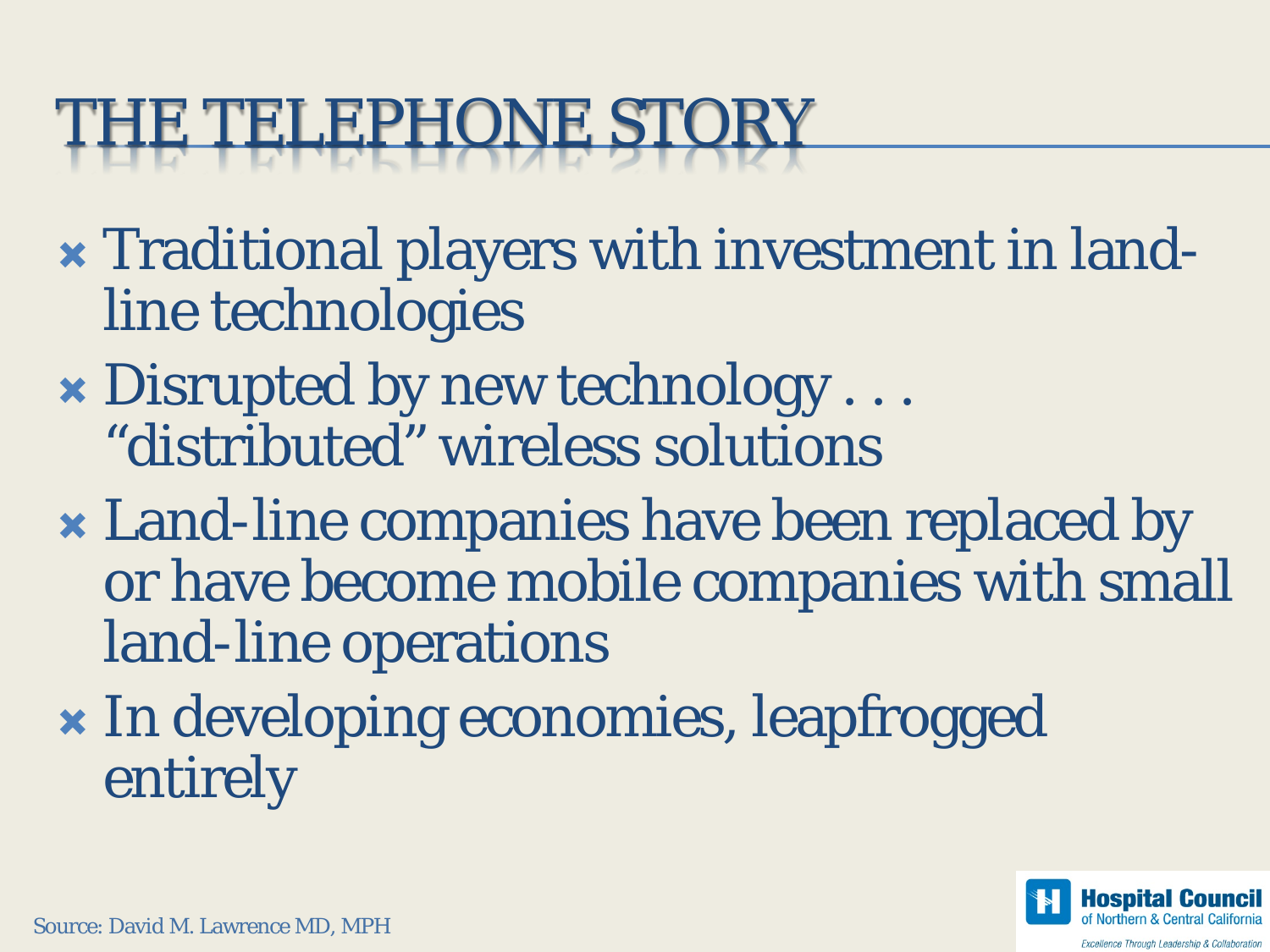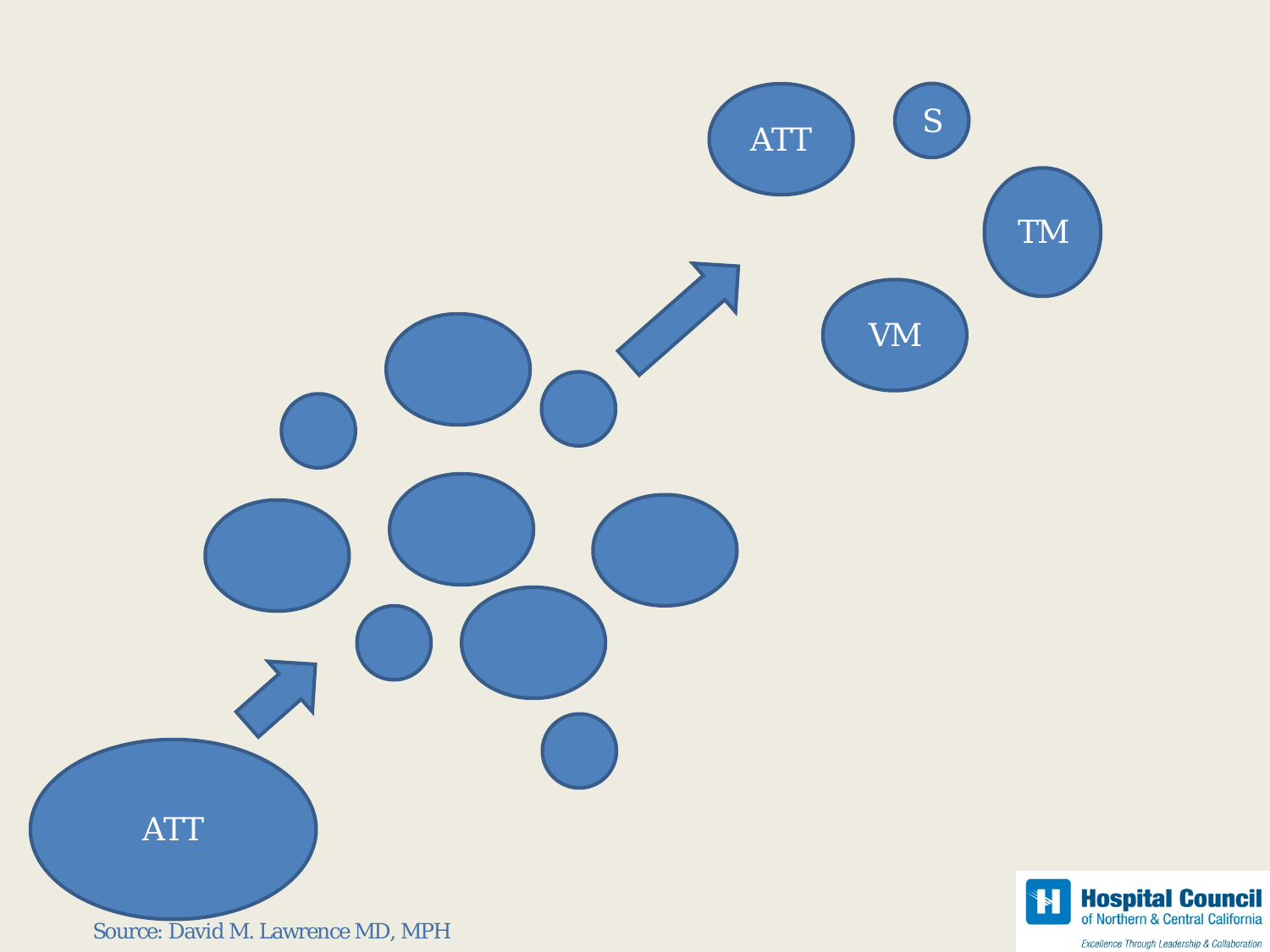#### DISRUPTION'S VICIOUS CYCLE





Source: David M. Lawrence MD, MPH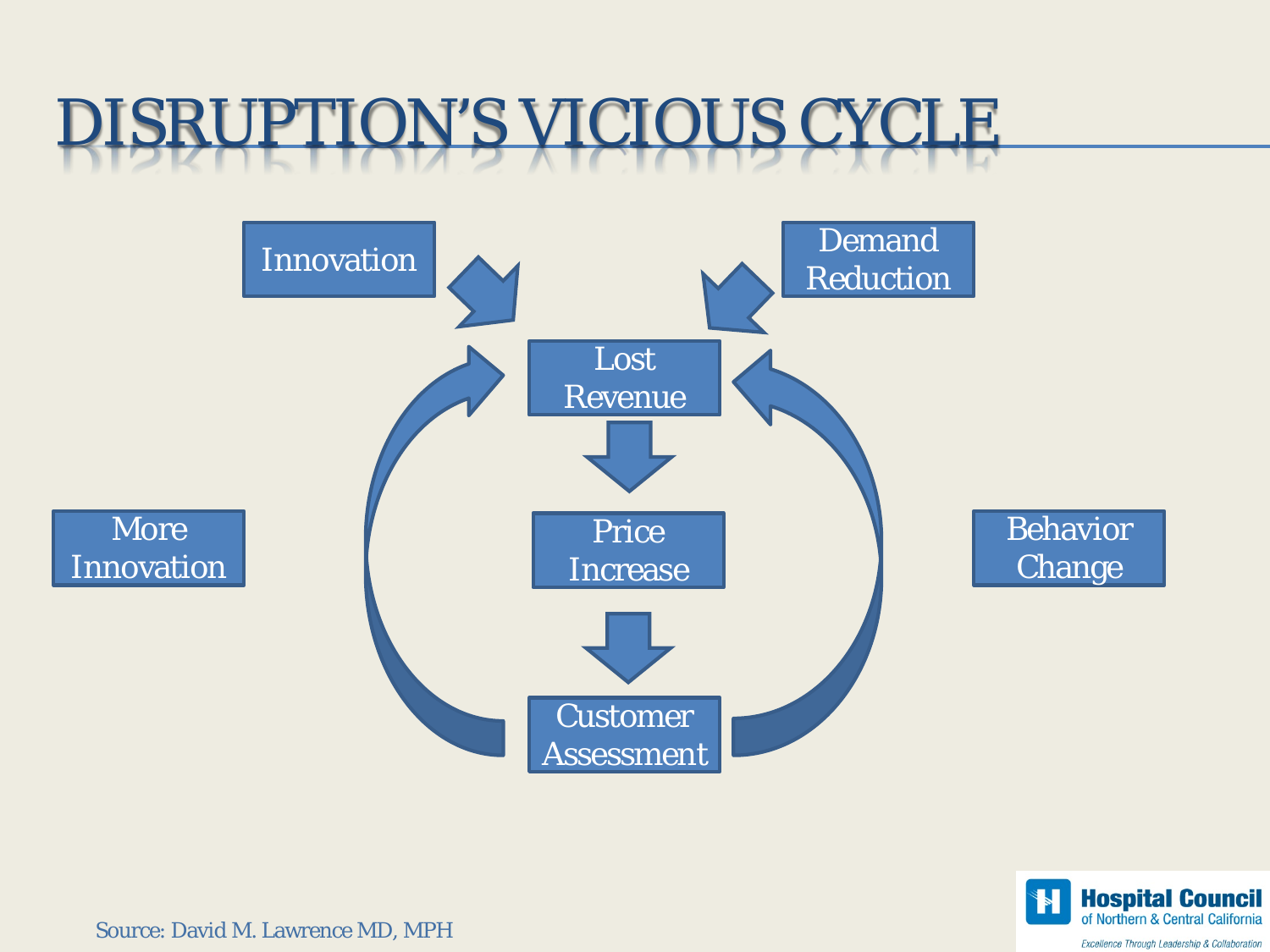# COULD THIS HAPPEN IN HEALTHCARE?



Excellence Through Leadership & Collaboration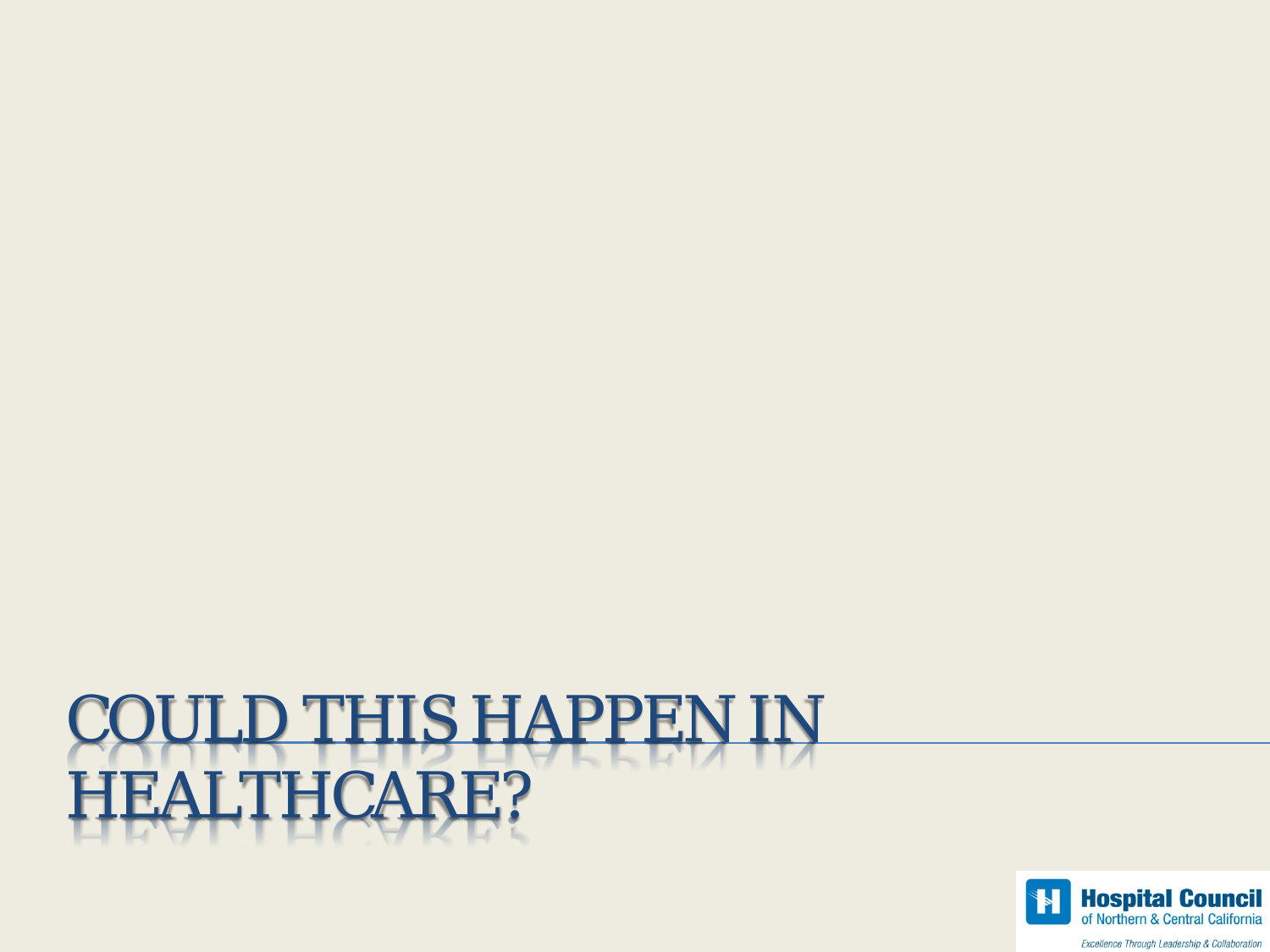# M-HEALTH – TODAY!

- 6,000 medical and fitness apps as of 2014
- 1,100 apps for diabetes
- Medical & fitness apps earn the second highest revenue per app behind communications and networking sites
- \$9B/year in complementary/alternative medicine (3% of ambulatory care spend)
- 75% of US households have internet
- 84% of US households have at least one computer
- 61% of adults have smartphones; 91% have mobile phones

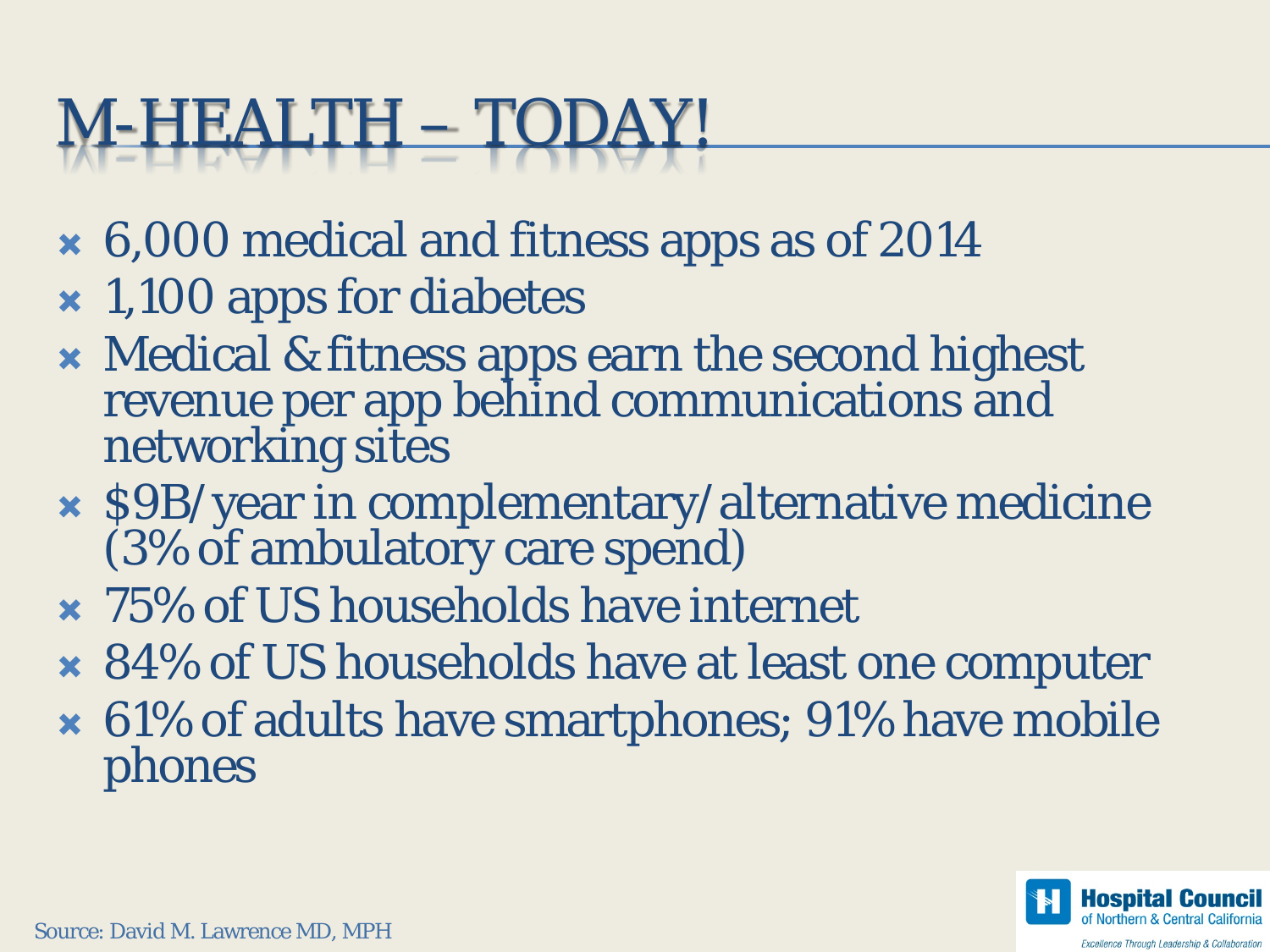OECD Forum on Global Biotechnology, Paris 12 November 2012



#### The 21st Century: The Age of Biology

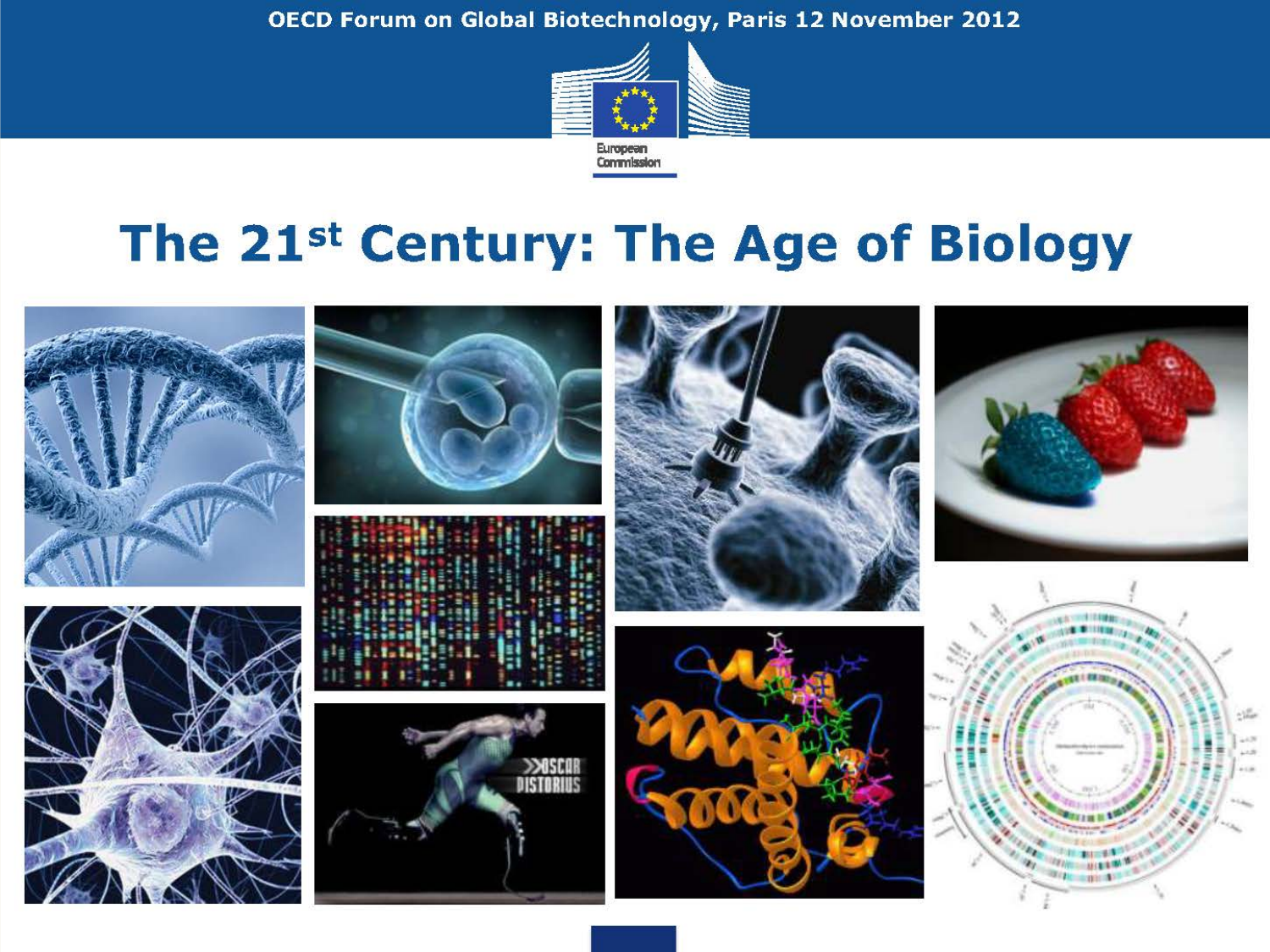# LEADING TO

- Reduced demand
- High convenience and satisfaction
- Care comes to you
- Significant costs for medical care systems to maintain hospitals/ERs/ambulatory clinics/diagnostic and therapeutic capabilities, etc.

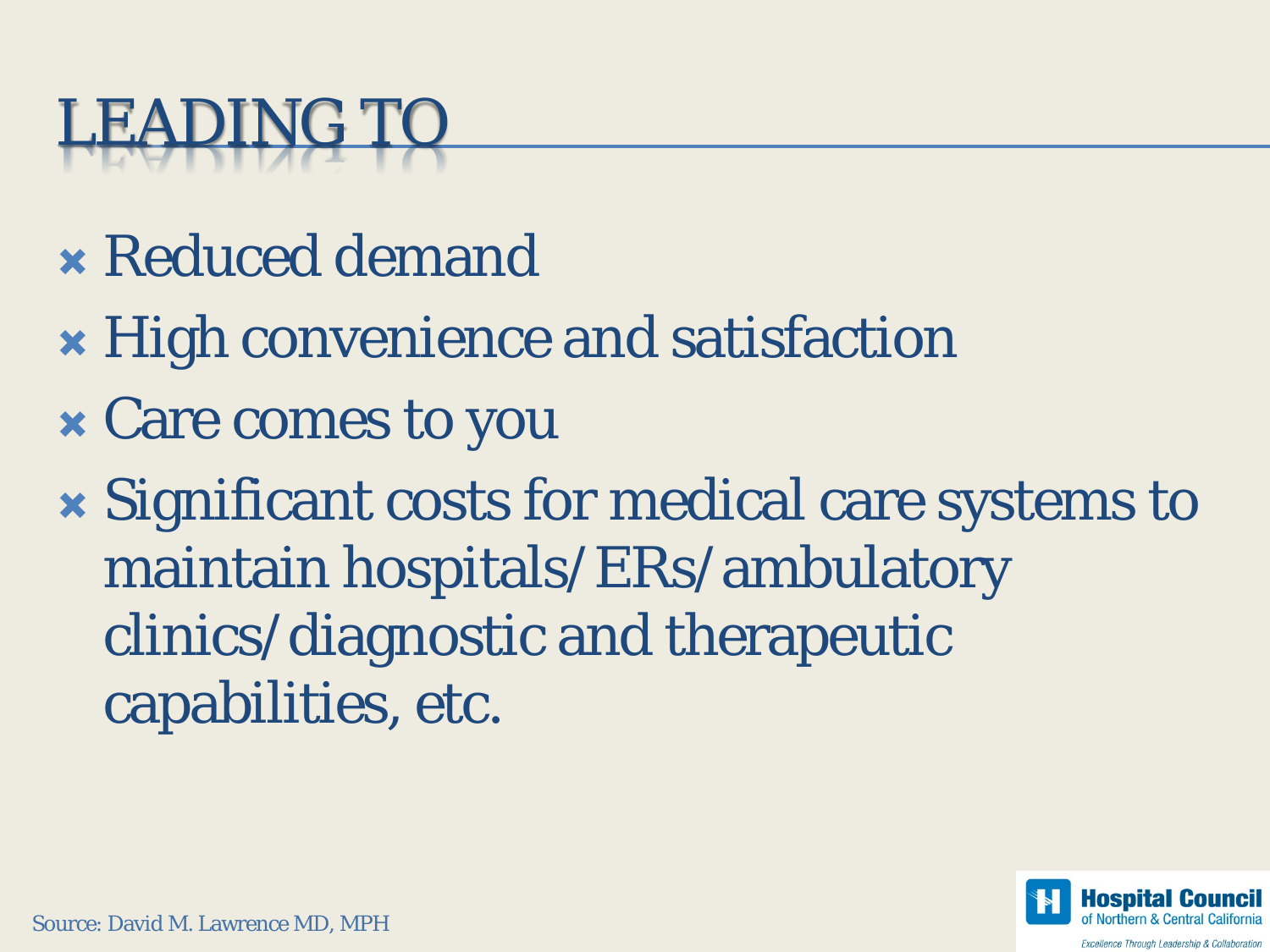## IMMEDIATE CHALLENGES

- Maintain/create best care
- Customers as partners design & learning partners
- Coordinate care as well as provide care
- $x R & D$
- Pricing



Source: David M. Lawrence MD, MPH